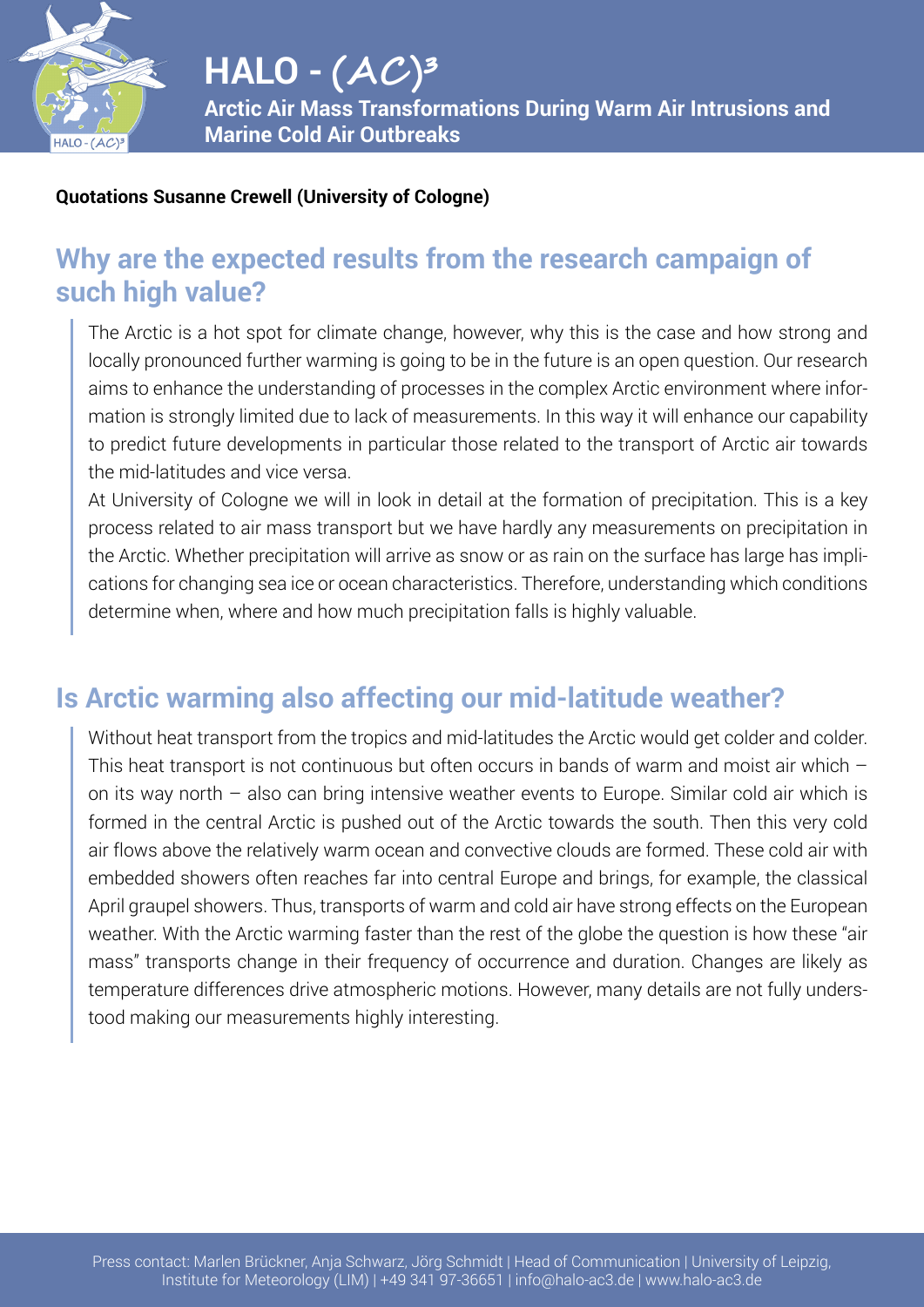

# **HALO - (AC )³**

**Arctic Air Mass Transformations During Warm Air Intrusions and Marine Cold Air Outbreaks**

#### **Why is the deployment of research aircrafts crucial for the scientific aims of HALO-(AC )³?**

The Arctic is one of the most data void areas on the globe. Only very few permanent observations are performed at few ground stations. Satellite measurements are also more difficult in the Arctic than elsewhere: white clouds can hardly be distinguished over sea ice and snow covered regions. Also thermal signatures are difficult to spot over the cold surface. Here, airborne measurements step in which provide a refined view into regions of interest. Combining innovative multi-instrument packages on the aircraft, the atmosphere and in particular clouds can be probed in much more detail than from space. The research aircraft will fly into regions of actions as identified by weather models and satellite images. Here, they will perform detailed measurements from which we can learn about the size and shape of cloud drops and ice particles and under which conditions they warm. Following "air masses" the aircraft measurements can also show us how the clouds and their environment change with time. This will provide unique information to test and improve weather and climate models.

#### **Why is the multitude of three research aircrafts necessary to achieve the aims of the campaign?**

To achieve our goals we can make use of the complementarity of three research aircraft. The german High Altitude and Long Range Resarch Aircraft (HALO) is ideally suited to map the spatial structure of air masses from its base at Kiruna, Sweden. Flying far above 10 km it employs various remote sensing instruments that provide information on cloud and precipitation properties and their effect on the atmospheric energy budget. It can cover more than 8000 km and by staying in the air for more than 8 hours it can observe the same "air mass" at different location. In this way the transformation of the air traveling into or out of the Arctic can be investigated. While HALO provides the broad overview the two Polar aircraft allow a detailed analysis of the air masses and which role the surfaces (sea ice, ocean) plays. Both aircraft have similar range typically flying for about 4-5 hours out of Longyearbyen, Svalbard. Polar 5 can fly at around 3 km height with similar instrumentation as HALO but is capable to resolve the structure of clouds much finer including the very low clouds difficult to see from HALO. Polar 6 has so-called in situ instruments that give us information on the individual cloud particles including the different shapes of ice particles, such as needles, columns or dendrites. Measurements include even more information, such as on aerosol particles and turbulences. By coordinating the flight patterns of the different aircraft we can zoom into the air masses from their development in space and time (HALO), into the finer details and surface influence (Polar 5) and even deeper into the ingredients of individual clouds (Polar 6). Finally, the combination of the different measurements allows us to arrive at a nearly complete picture.